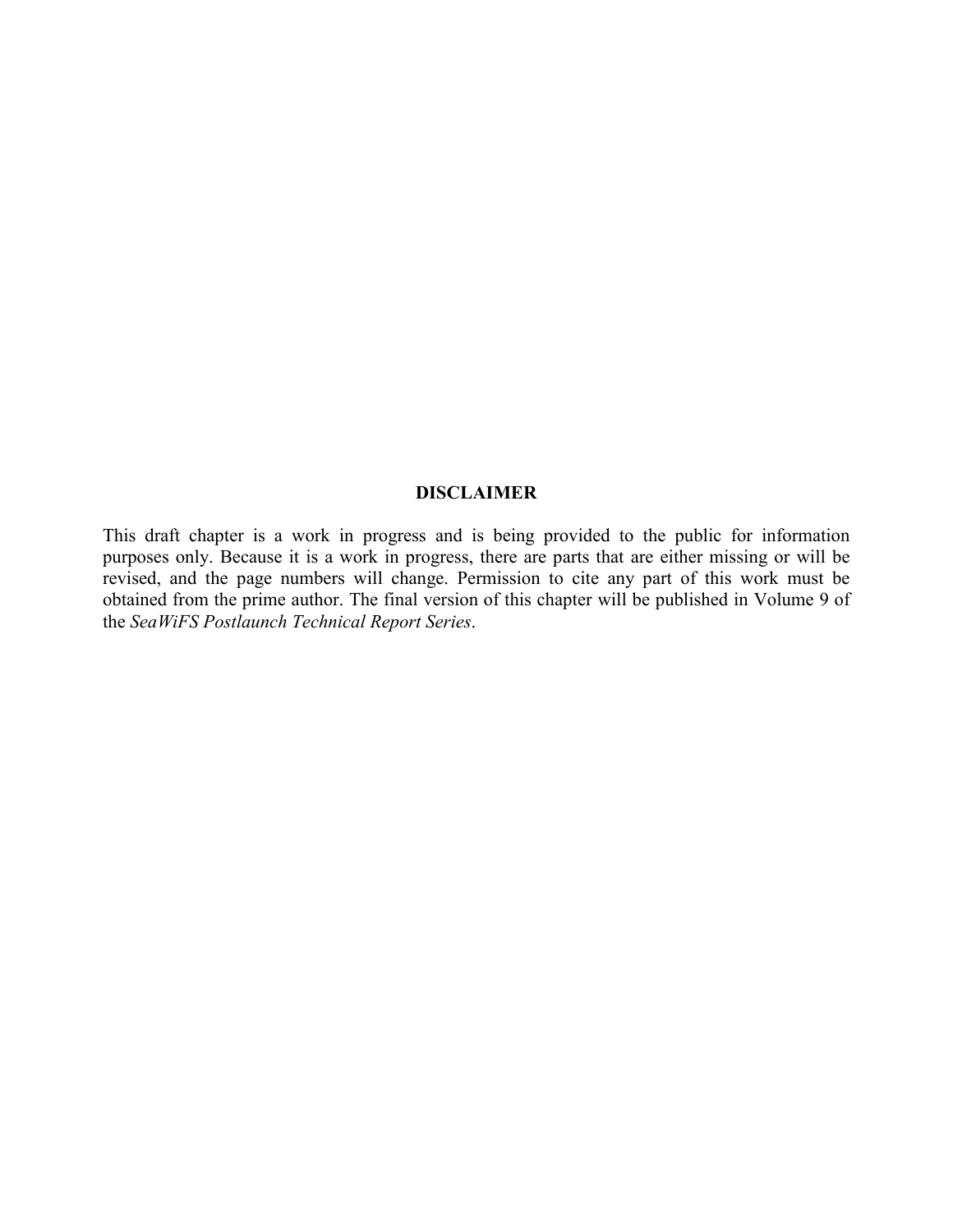# *Chapter 9*

# **Correction of the Sunglint Contamination on the SeaWiFS Aerosol Optical Thickness Retrievals**

Menghua Wang *University of Maryland, Baltimore County, Baltimore, Maryland* Sean W. Bailey *Futuretech Corporation, Greenbelt, Maryland*

#### **ABSTRACT**

For ocean color remote sensing, the measurement of radiances affected by sun glint has to be avoided or masked out. SeaWiFS has a capability of operationally tilting the sensor 20◦ away from nadir to minimize sun glint contamination, however, sun glint is still a factor near the subsolar point. In this chapter, results are presented which give the effect of the sun glint contamination on the retrievals of ocean bio-optical and atmospheric products. It was found that, although the sun glint contamination has a minor effect on the retrieved ocean biooptical products, the effect on the retrieved atmospheric products is significant, e.g., aerosol optical thickness. A sun glint correction scheme implemented in the SeaWiFS data processing is described. It was found that the sun glint correction significantly improves the derived atmospheric products in the region of the subsolar point.

as

#### **9.1 INTRODUCTION**

In ocean color remote sensing, the radiance measured at the top of the ocean-atmosphere system can be written as,

$$
L_t(\lambda) = L_r(\lambda) + L_a(\lambda) + L_{ra}(\lambda)
$$
  
+ 
$$
T(\lambda) L_g(\lambda) + t(\lambda) L_{wc}(\lambda),
$$
 (1)  
+ 
$$
t(\lambda) L_w(\lambda)
$$

where  $L_r(\lambda)$ ,  $L_a(\lambda)$ , and  $L_{ra}(\lambda)$  are the radiance contributions from multiple scattering of air molecules (Rayleigh scattering), aerosols, and Rayleigh-aerosol interactions, respectively (Gordon and Wang 1994b).  $L_g(\lambda)$  is the specular reflection from the direct sun (sun glint) radiance,  $L_{wc}(\lambda)$  is the radiance at the sea surface resulting from sunlight and skylight reflecting off whitecaps on the surface (Gordon and Wang 1994a), and  $L_w(\lambda)$  is the waterleaving radiance.  $T(\lambda)$  and  $t(\lambda)$  are the atmospheric direct and diffuse transmittance at sensor viewing direction, respectively.

As there are usually no meaningful retrievals in the sun glint contaminated regions, measurement of radiances affected by sun glint,  $L_g(\lambda)$ , have to be avoided or masked out. SeaWiFS has the capability of operationally tilting the sensor 20◦ away from nadir to minimize sun glint contamination. Sun glint is still a factor, however, near the subsolar point. The SeaWiFS processing steps compute  $L_q(\lambda)$  from the Cox and Munk (1954) model with the input of sea surface wind speed. A mask is applied to ar-

eas where the glint radiance is greater than a predetermined threshold. Although the regions with the most significant sun glint contamination are masked out, there is still some residual sun glint contamination surrounding the mask. The sun glint contamination is particularly evident in the SeaWiFS derived atmospheric products, e.g., aerosol optical thickness. It is important, therefore, to develop a correction scheme for removing the effects of sun glint contamination. The ocean pigment concentration, however, is usually less affected by sun glint contamination because the bio-optical algorithm uses a two band ratio value in the derived water-leaving radiances (Fraser et al. 1997).

In this chapter, the SeaWiFS sun glint mask from Cox and Munk (1954) is briefly described. Then, a sun glint contamination correction scheme and its implementation in the SeaWiFS data processing are proposed. Next, evaluations of the National Center for Environmental Prediction (NCEP) wind speed data are given, which are used in the SeaWiFS data processing in comparison with *in situ* measurements. Finally, some comparison results are presented with and without sun glint corrections.

#### **9.2 THE SeaWiFS SUN GLINT MASK**

It is convenient to rewrite the sun glint radiance  $L_q(\lambda)$ 

$$
L_g(\lambda) = F_0(\lambda) T_0(\lambda) L_{GN}, \qquad (2)
$$

where  $F_0(\lambda)$  and  $T_0(\lambda)$  are the extraterrestrial solar irradiance (adjusted for the Earth–sun distance variations)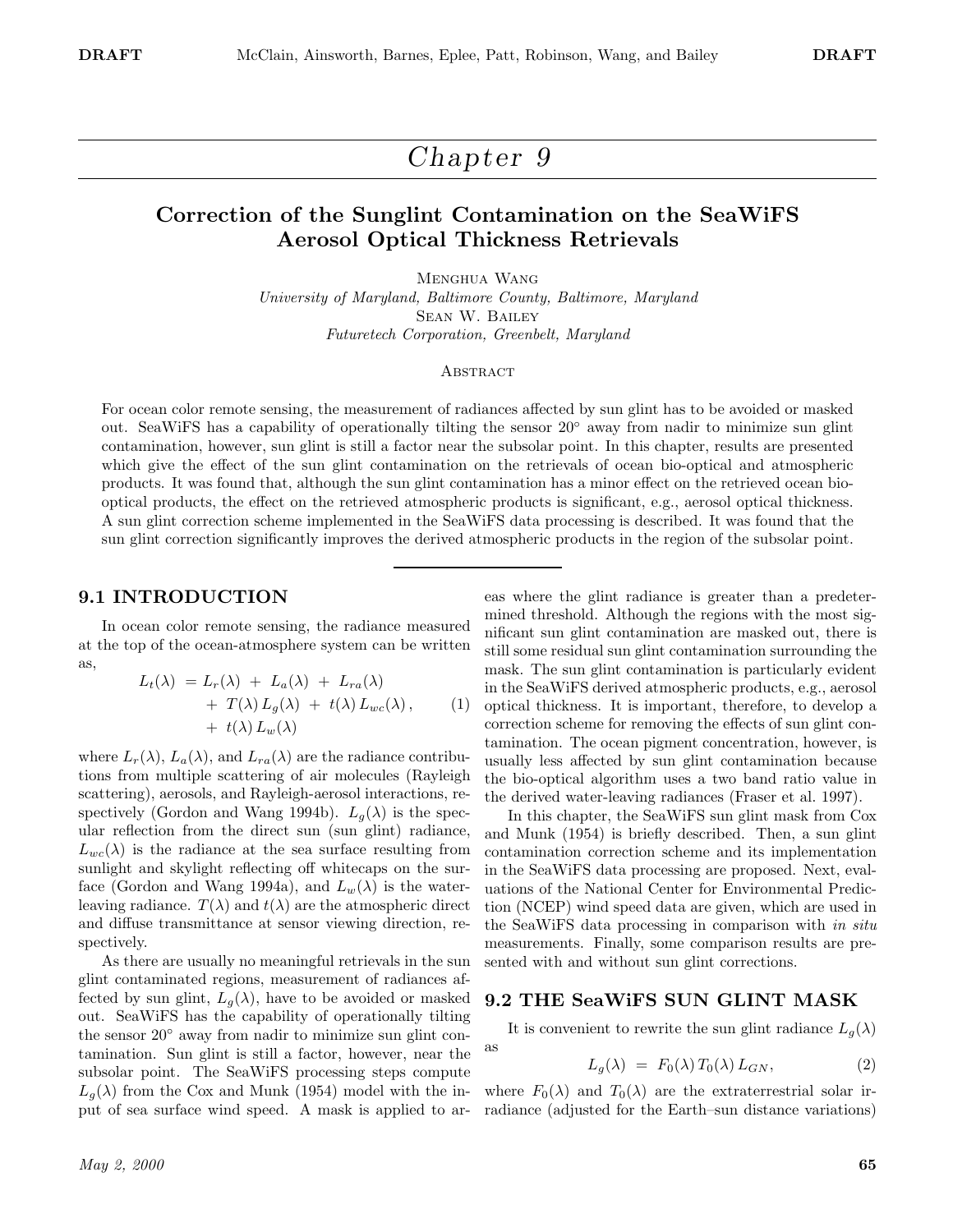and the atmospheric direct transmittance at the solar direction, respectively. The normalized sun glint radiance, *LGN* , would be the value of sun glint radiance if there were no atmosphere and the solar irradiance  $F_0(\lambda) = 1$ . Note that, for a given pixel, the *LGN* value depends on the solar and viewing geometry, the sea surface wind speed, and the wind direction.

The SeaWiFS normalized sun glint radiance, *LGN* , is computed based on the assumption that the wind-ruffled sea surface consists of a collection of individual facets obeying the slope statistics derived by Cox and Munk (1954). As an approximation, the normalized sun glint radiance is computed with a further assumption that the wind-ruffled surface slope distribution is independent of the wind direction. The input for the sun glint radiance computation are, at the pixel-by-pixel level, the solar and sensor viewing geometry, as well as the surface wind speed. The computed *LGN* value is used as the sun glint mask and is applied to areas where the glint radiance is greater than a predetermined threshold.

In the SeaWiFS data processing, pixels having a normalized glint radiance  $L_{GN} \geq 0.005$  are masked, and there is no further data processing for retrieving ocean and atmosphere products (McClain et al. 1995). There are also no corrections applied for pixels with a glint radiance of  $0 < L_{GN} < 0.005$ . It is likely, therefore, that there will be some effect of sun glint contamination outside the sun glint mask in the SeaWiFS products.

It has been found that there is no apparent bias in the SeaWiFS retrieved ocean optical property results around the subsolar point (e.g., water-leaving radiances and chlorophyll concentration). The derived aerosol optical thicknesses, however, are always biased high in the regions where  $0 < L_{GN} < 0.005$ . To improve the SeaWiFS atmospheric products, sun glint contamination needs to be corrected.

## **9.3 SUN GLINT CONTAMINATION**

It is straightforward from (1) that, if known, the sun glint radiance can be subtracted from the sensor measured radiance. Subsequent data processing is then based on the corrected radiances using (2). Rewriting (1) yields

$$
\hat{L}_t = L_r(\lambda) + L_a(\lambda) + L_{ra}(\lambda) \n+ t(\lambda) L_{wc}(\lambda) + t(\lambda) L_w(\lambda) ,
$$
\n(3)

and

$$
T_0(\lambda) T(\lambda) = \exp\left(-\left[\tau_r(\lambda) + \tau_a(\lambda)\right]\right)
$$

$$
\left[\frac{1}{\cos \theta_0} + \frac{1}{\cos \theta}\right] \right), \tag{4}
$$

where  $\hat{L}_t$  is the sun glint corrected radiance equal to  $L_t(\lambda)$ −  $F_0(\lambda) T_0(\lambda) T(\lambda) L_{GN}$ , and  $\tau_r(\lambda)$  and  $\tau_a(\lambda)$  are the optical thickness for Rayleigh (air molecules) and aerosols, respectively. The  $\theta_0$  and  $\theta$  correspond to the solar and sensor zenith angles, respectively. It is assumed that the ozone absorption effects in (3) and (4) have been removed. The sun glint corrected radiance,  $L_t$ , at the eight SeaWiFS bands can then be inserted into the atmospheric correction algorithm [replacing  $L_t(\lambda)$ ], and data processing can be procede with corrected radiances. At the time of data processing, however, the aerosol optical thickness in (4) is unknown; therefore, an iterative scheme is proposed. The sun glint corrected radiance,  $\hat{L}_t$ , is first calculated with the uncorrected  $L_t$ , wind speed, and an initial guess for  $\tau_a$ [used here as  $\tau_a'(\lambda_i)$ ]. The initial  $\hat{L}_t$  is then used to derive  $\tau_a$ ; this derived value is then used as input to derive the *final* sun glint corrected radiance and the *final* sun glint corrected aerosol optical thickness.

Based on results from some case studies, the  $\tau_a'(\lambda_i)$ values are estimated through following steps:

- a) The normalized sun glint radiance, *LGN* , is computed using the Cox and Munk (1954) model;
- b) Using a  $\tau_a(865)$  of 0.1 (which is the global average value from SeaWiFS) in (4),  $L_A = L_a + L_{ra}$  at the SeaWiFS 865 nm band in (3) can be derived and converted to the aerosol reflectance as  $\rho_A$  =  $\pi L_A/F_0 \cos \theta_0$ ; and
- c) A high  $\tau_a'(\lambda_i)$  value is used for a low  $\rho_A$  value (i.e.,  $a \tau_a'(865)$  with values of 1.0, 0.4, 0.2, and 0.12 are used, corresponding to  $\rho_A$  of 0.001, 0.005, 0.008, and 0.01, respectively).

The purpose of using the large  $\tau_a'(865)$  values for the low  $\rho_A$  cases is to avoid the over-correction of the sun glint contamination due to uncertainties in the  $L_{GN}$  estimation. These uncertainties arise from either uncertainty in surface wind speed or limitations of the Cox and Munk model, i.e., for the cases of small  $\rho_A$  values (less than approximately 0.005 corresponding to  $\tau_a \ll 0.05$ , confidence in the sun glint correction is low.

#### **9.4 WIND SPEED DATA EVALUATION**

To compute *LGN* , the sea surface wind speed is needed. Based on a study and recommendation by Firestone et al. (1994), SeaWiFS uses the surface wind speed data provided by the National Center for Environmental Prediction (NCEP). The NCEP wind product is gridded at one degree. The SeaWiFS data processing interpolates this coarse wind data to the SeaWiFS 1 km pixel. Because the Cox and Munk model is sensitive to wind speed, some evaluations of the NCEP data were conducted. NCEP winds were compared to winds measured at the Bermuda Test Bed Mooring (BTBM). Figure 1 provides an example scatter plot for the NCEP winds versus the *in situ* buoy data. The two data sets agreed reasonably well and there was no obvious bias of the NCEP wind data. This result lends confidence to the use of the interpolated NCEP winds in the *LGN* calculation.

#### **9.5 RESULTS**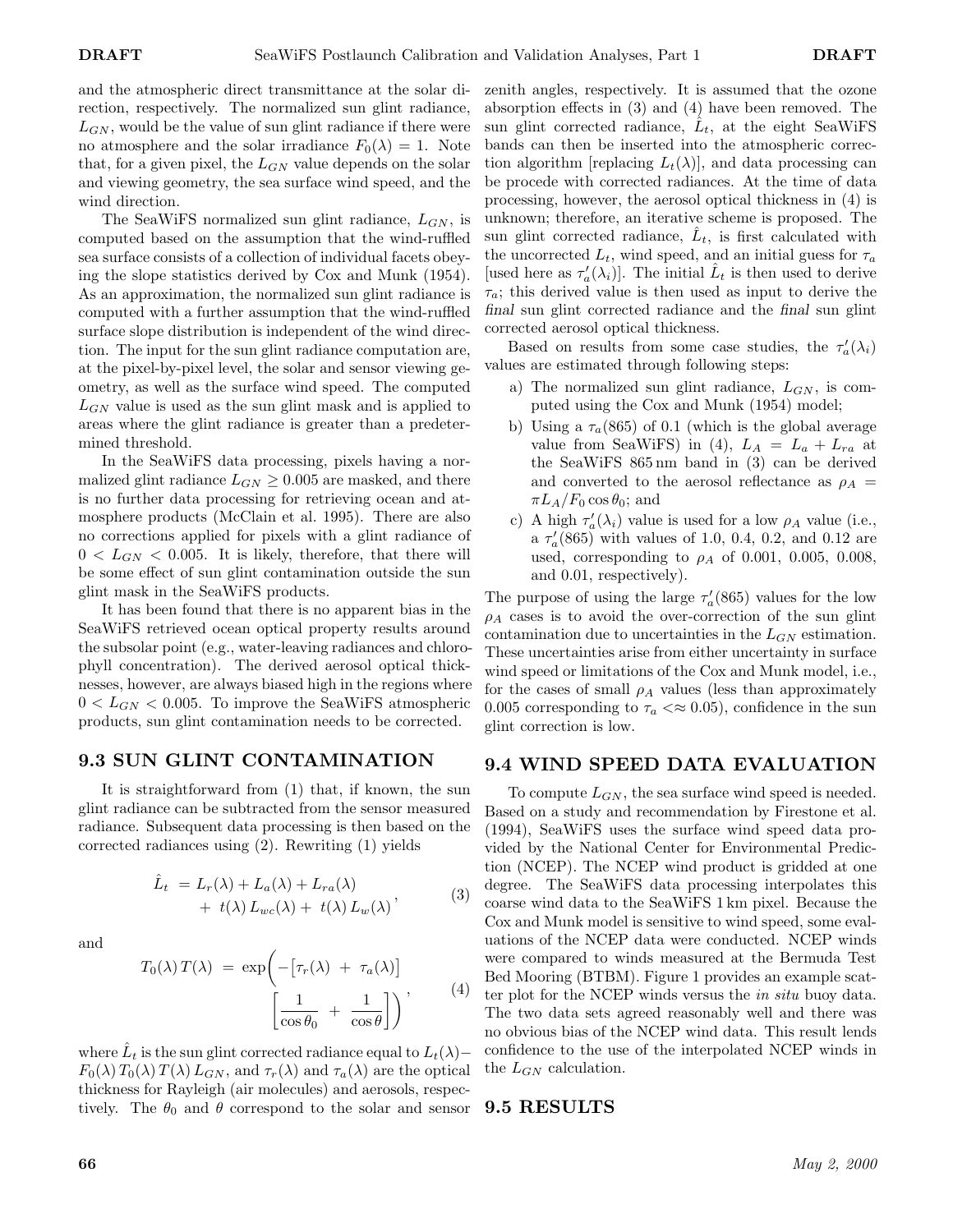

**Fig. 1.** The National Center for Environmental Prediction (NCEP) surface wind speed data compared with the *in situ* buoy measurements at the Bermuda Test Bed Mooring (BTBM).



**Fig. 2.** The SeaWiFS derived aerosol optical thickness  $\tau_a(865)$  for cases of without (top panel) and with (bottom panel) the sun glint corrections.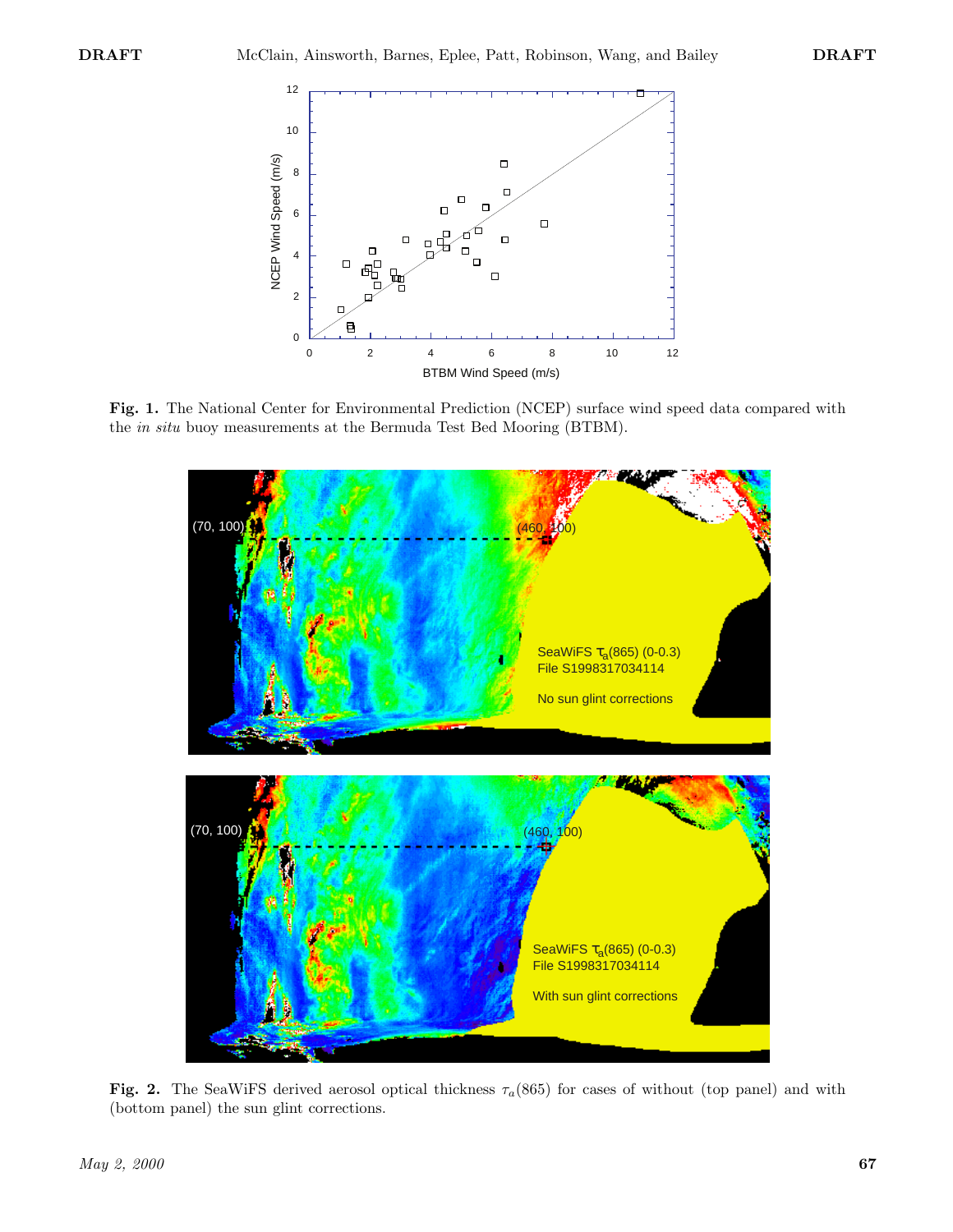

**Fig. 3.** A quantitative comparison in the SeaWiFS derived  $\tau_a(865)$  values for cases of with and without sun glint contamination corrections: **a)** histograms from results in Fig. 2, and **b)** data from pixels 70–460 at scan line 100 (dashed line in Fig. 2).